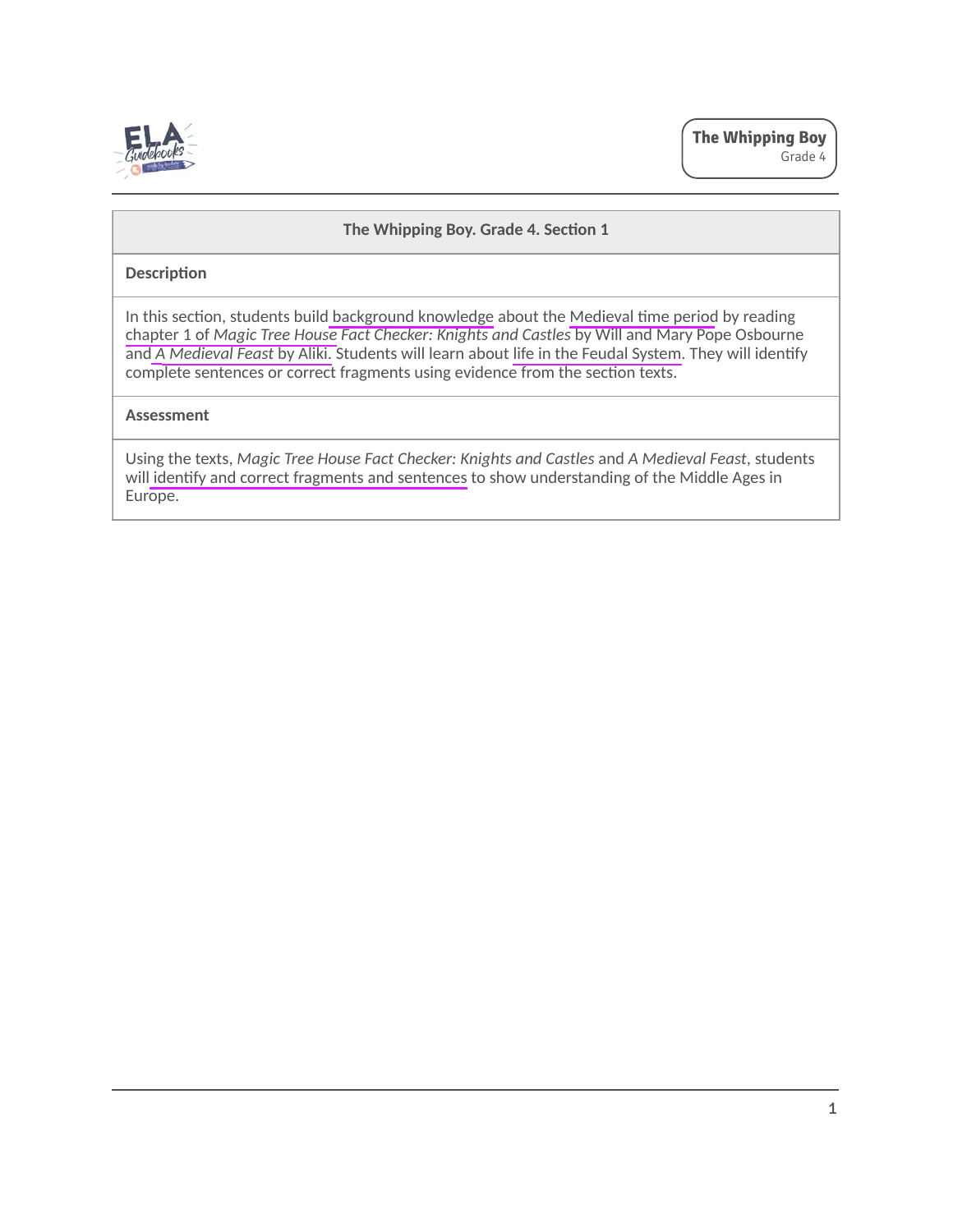

## The Whipping Boy. Grade 4. Section 1. Lesson 1

## **Description**

In this lesson, students read the first part of chapter 1 of *Magic Tree House Fact Checker: Knights and Castles* to develop an understanding of key characteristics of the Middle Ages in Europe.

## **Looks Fors**

- Can students identify when and where medieval feudalism occurred within the provided texts?
- Can students determine key ideas from an informational text?
- **Notes: Feudalism/feudal system**: the political, military, and social system in medieval Europe, based on the holding of lands in fief or fee and on the resulting relations between lord and vassal.

**Medieval Europe/Middle Ages in Europe**: this represents a time period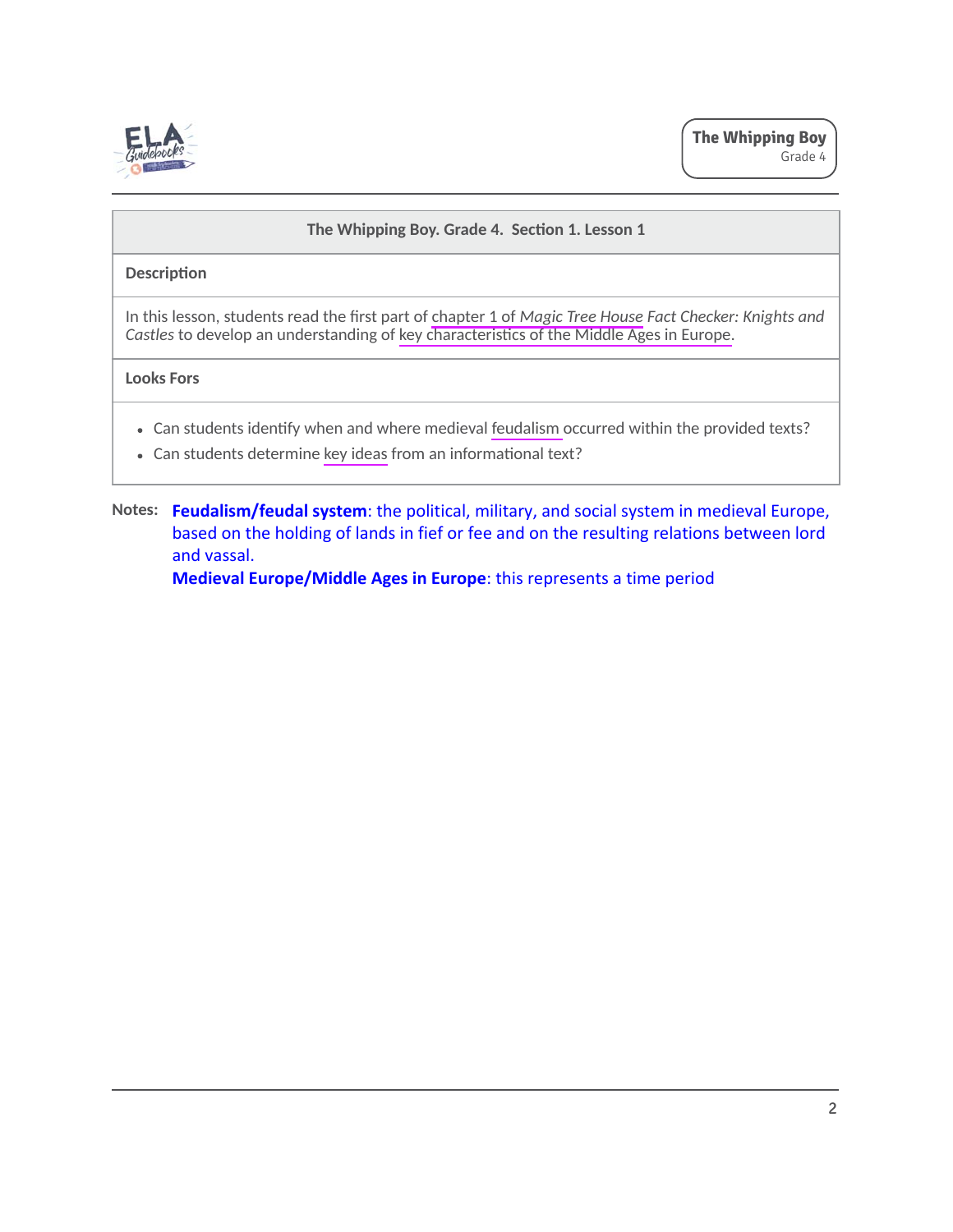

| <b>Student</b>                                                                                                                                                              | <b>Teacher</b>                                                                                                                                                                                                                        |
|-----------------------------------------------------------------------------------------------------------------------------------------------------------------------------|---------------------------------------------------------------------------------------------------------------------------------------------------------------------------------------------------------------------------------------|
| Read the The Whipping Boy unit<br>overview.                                                                                                                                 | Divide the class into pairs using an established classroom<br>routine.                                                                                                                                                                |
| In this development unit, we will<br>explore the central question: What<br>was life like for different classes of                                                           | Purposefully pair students with different levels of<br>knowledge.                                                                                                                                                                     |
| people in Europe under the Feudal<br>System during the Middle Ages?                                                                                                         | Direct students to answer the questions in their learning<br>logs and share their responses with a partner.                                                                                                                           |
| At the end of this ELA Guidebooks<br>unit, you will complete a culminating<br>task to express your understanding of<br>the unit texts, topics, and the central<br>question. | 1. What things do you already know about the Middle<br>Ages in Europe?                                                                                                                                                                |
|                                                                                                                                                                             | 2. What questions do you have about the Middle Ages in<br>Europe?                                                                                                                                                                     |
|                                                                                                                                                                             | After students have shared their responses with a partner,<br>have a few students share their responses with the class. If<br>desired, create a visual record of student ideas and<br>questions to refer back to throughout the unit. |

## **Grade 4. Secࢢon 1. Lesson 1. Acࢢvity 1. Core (app. 10 minutes)**

**Notes: Classes (class system)**: This is a word that can have multiple meanings.

- **Ask**: What does the word "classes" mean as in is used in the central question? What clues from the question can we use to help us determine the context? What are some questions you have about this topic?

- **Anticipated Response**: "classes of people" suggests that we will be looking at different groups of people.

Purpose: Introduce the unit of study to the students. Encourage curiosity of the topc.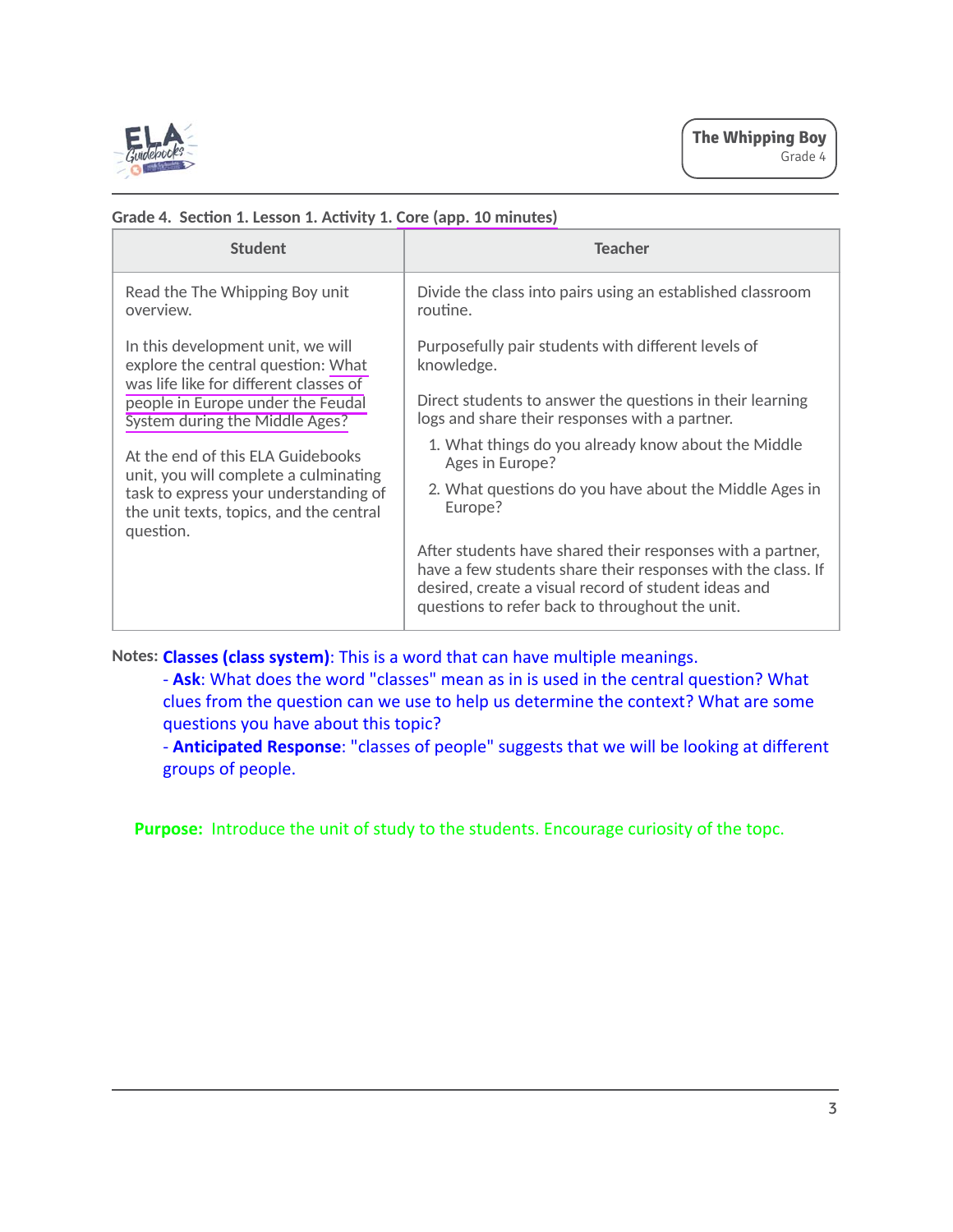

# INCLUDE

**Notes:**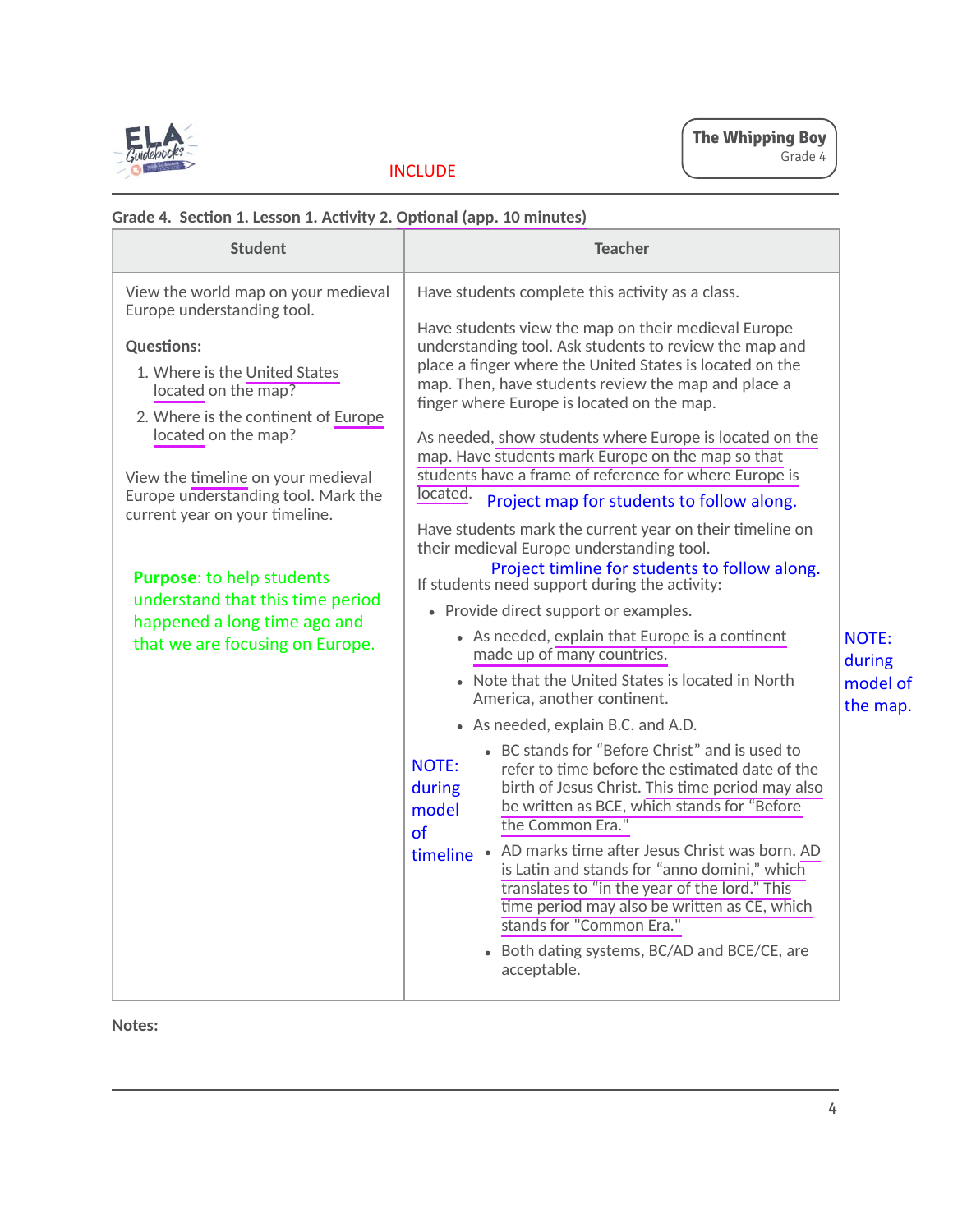

| <b>Student</b>                                                      | <b>Teacher</b>                                                                                                                                           |
|---------------------------------------------------------------------|----------------------------------------------------------------------------------------------------------------------------------------------------------|
| Before reading pages 13 - 14 from<br>Magic Tree House Fact Checker: | Have students complete this activity as a class.                                                                                                         |
| Knights and Castles, answer the<br>questions to approach the text.  | Before reading the text, direct students to answer the<br>questions in their learning log.                                                               |
| <b>Questions:</b>                                                   | Read aloud pages 13 - 14 from Magic Tree House Fact                                                                                                      |
| 1. Read the title of the text. What<br>type of text is this?        | Checker: Knights and Castles or play an audio recording as<br>students follow along.                                                                     |
| 2. What do we know about the text<br>based on the genre?            | If students need support during the activity:                                                                                                            |
|                                                                     | • Ask guiding questions.                                                                                                                                 |
| Listen to and follow along with the                                 | • How long did it take to build things?                                                                                                                  |
| read aloud of Magic Tree House Fact                                 | • How many workers were needed?                                                                                                                          |
| Checker: Knights and Castles.                                       | • What does this suggest about what life was like?                                                                                                       |
| Consider the reading focus.                                         | • Provide direct support or examples.                                                                                                                    |
| <b>Reading focus:</b><br>• Based on the text, what do you           | • As needed, support students to understand that<br>the text differs from other Magic Treehouse series<br>books. This text is a "fact tracker," so it is |
| think life was like in medieval<br>Europe?                          | nonfiction.<br>This is a text that includes facts.                                                                                                       |

## **Grade 4. Secࢢon 1. Lesson 1. Acࢢvity 3. Core (app. 10 minutes)**

**Notes: Purpose**: To introduce life during the medieval time period of Europe. Students begin to build content knowledge of the time period.

# **Additional Questions to ask during the read:**

- What were the people doing?
- Who was involved?
- How does this affect their daily lives?

## **Students complete a quick turn and talk:** Reflect on the reading focus with a partner. What was life like during this time in Europe?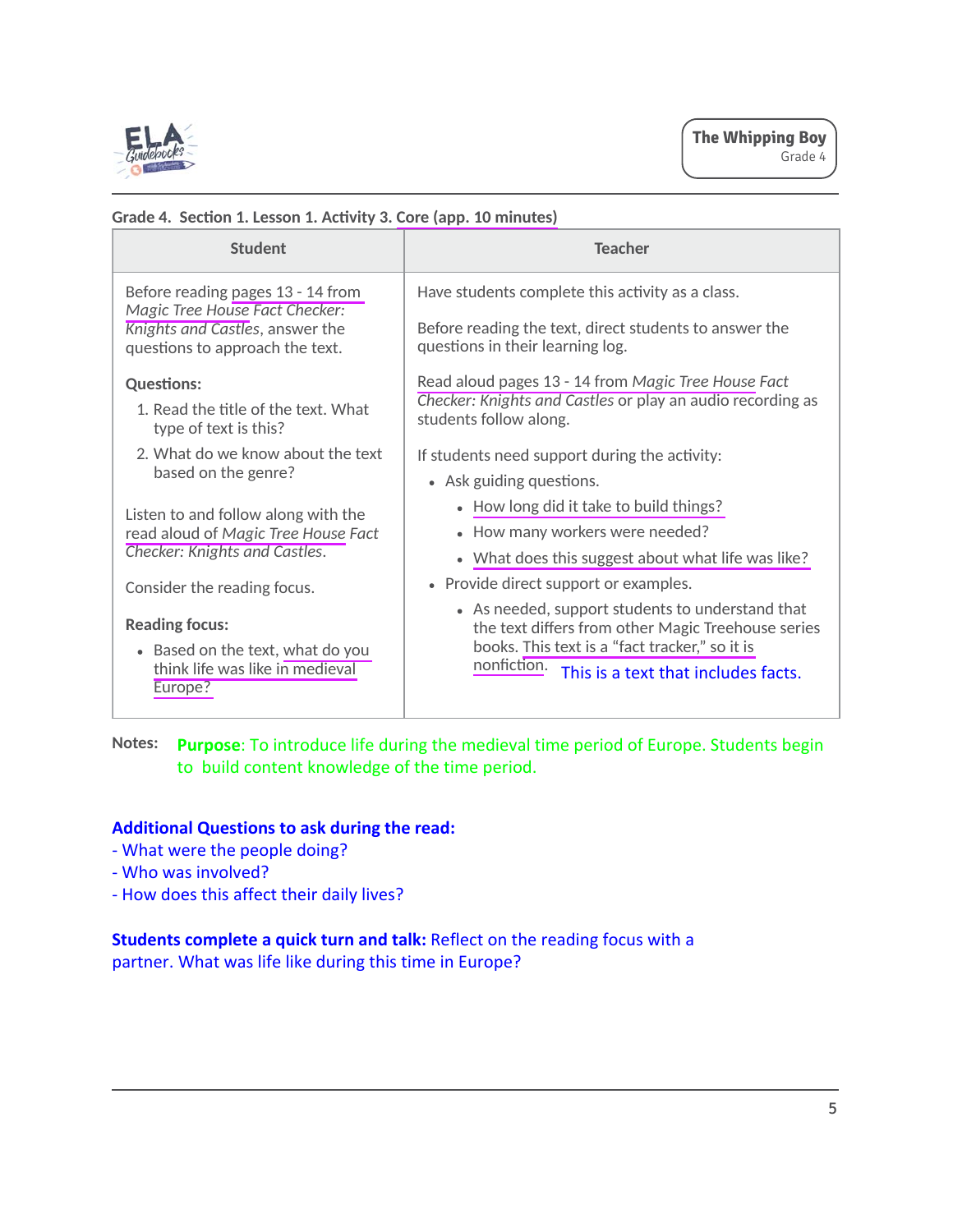

| <b>Student</b>                                                                      | <b>Teacher</b>                                                                                                                                                          |
|-------------------------------------------------------------------------------------|-------------------------------------------------------------------------------------------------------------------------------------------------------------------------|
| React to pages 13 - 14 from Magic<br>Tree House Fact Checker: Knights and           | Direct pairs to continue working together.                                                                                                                              |
| Castles by responding to the<br>questions.                                          | When you react to a text, you explain what you<br>understand and do not understand about what you have<br>just read. You can react to the text by speaking or writing a |
| <b>Questions:</b>                                                                   | response.                                                                                                                                                               |
| 1. Based on what we've read so far,<br>what were the Middle Ages like in<br>Europe? | Direct students to answer the questions to react to the<br>text.                                                                                                        |
| 2. How were they different from<br>today?                                           | Ask students to share their response.                                                                                                                                   |
|                                                                                     | If students need support during the activity:                                                                                                                           |
| Then share your response with your                                                  | • Ask guiding questions.                                                                                                                                                |
| partner.                                                                            | • When did the time period known as the Middle<br>Ages begin?                                                                                                           |
|                                                                                     | • How long did it take to build things?                                                                                                                                 |
|                                                                                     | • How many workers were needed?                                                                                                                                         |
|                                                                                     | • What does this suggest about what life was like?                                                                                                                      |
|                                                                                     | • Provide direct support or examples.                                                                                                                                   |
|                                                                                     | • As students share their responses, use teacher talk<br>moves.                                                                                                         |
|                                                                                     | • Ask students to use the conversation stems in the<br>discussion reference guide.                                                                                      |

# **Grade 4. Secࢢon 1. Lesson 1. Acࢢvity 4. Opࢢonal (app. 5 minutes)**

**Notes:**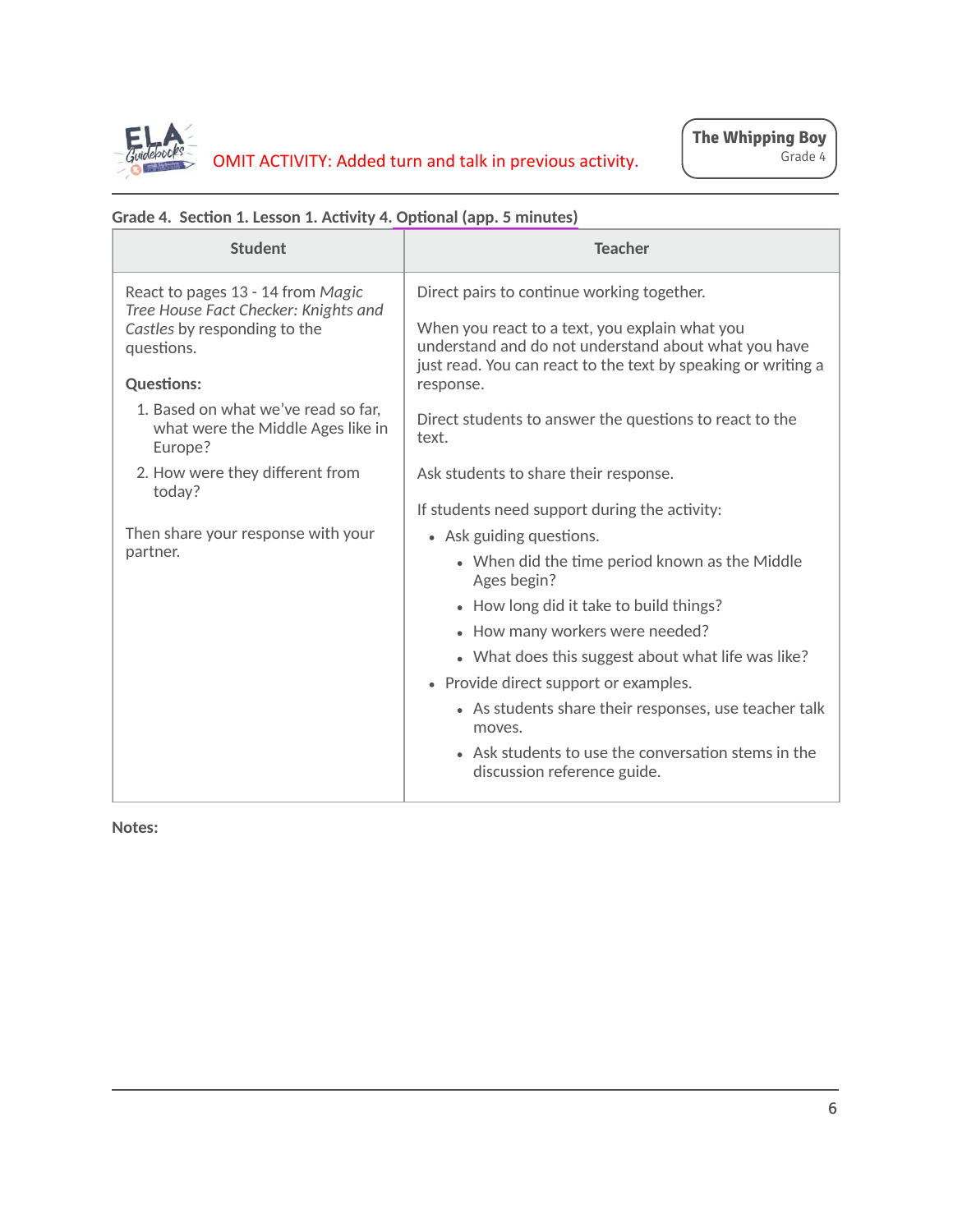

## **Grade 4. Secࢢon 1. Lesson 1. Acࢢvity 5. Core (app. 10 minutes)**

**Notes:** Anticipated Responses:

1. According to the text, "The Middle Ages began about 450 A.D." 2. If you look at the second sentence of this excerpt, it says, "They lasted for over 1,000 years." This means that the Middle Ages would have ended about 1450 A.D. 3. I think another name for "Middle Ages" is "Medieval" because according to the text, "Medieval is Latin from 'middle age.'"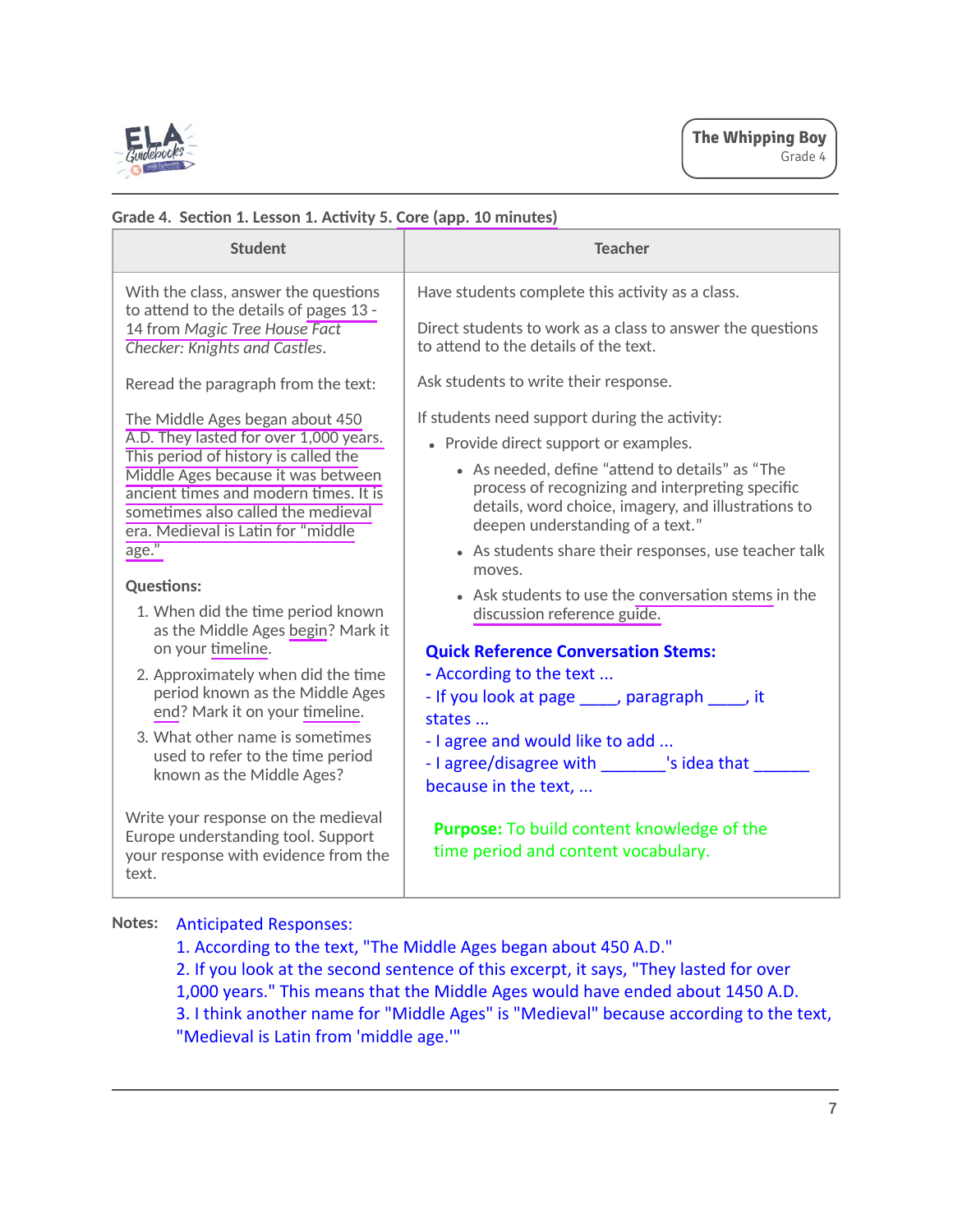

# Materials: PINK/BLUE sticky notes, Learning Log

## **Grade 4. Secࢢon 1. Lesson 1. Acࢢvity 6. Core (app. 5 minutes)**

| <b>Student</b>                                                                                                     | <b>Teacher</b>                                                                                                       |
|--------------------------------------------------------------------------------------------------------------------|----------------------------------------------------------------------------------------------------------------------|
| Read the final two paragraphs on<br>page 14 from Magic Tree House Fact<br><b>Checker: Knights and Castles with</b> | Divide the class into pairs using an established classroom<br>routine.                                               |
| your partner.                                                                                                      | Purposefully pair students with different levels of reading<br>proficiency.                                          |
| Start at: "The Middle Ages were a<br>time of great change in Europe."                                              | Direct pairs to complete the activity.                                                                               |
| Stop at: "The Middle Ages were also a<br>time of war and fighting."                                                | If pairs need support during the activity:                                                                           |
| Consider the reading focus.                                                                                        | • Provide direct support or examples.<br>• Read aloud the text as students follow along.                             |
| <b>Reading focus:</b>                                                                                              |                                                                                                                      |
| • What is one positive thing and<br>one negative thing about the<br>Middle Ages in Europe?                         | <b>Student pairings:</b><br>AS/KM, SL/SN, TJ/JC, GS/BG, KW/CL, UH/PL, RD/BV,<br>AA/AP, PJ/GD, LS/HT, KJ/LM, CZ/VB/MR |

**Notes:** Read aloud to small group: CZ/VB/MR

Direct students to place a PINK sticky note by one positive thing and a BLUE sticky note by one negative thing in their copy of the text.

While students are waiting for everyone to finish reading, answer the reading focus question in their learning log. Include text evidence in response. Explain why it is positive or negative.

**Purpose**: Build content knowledge of life during the Middle Ages in Europe.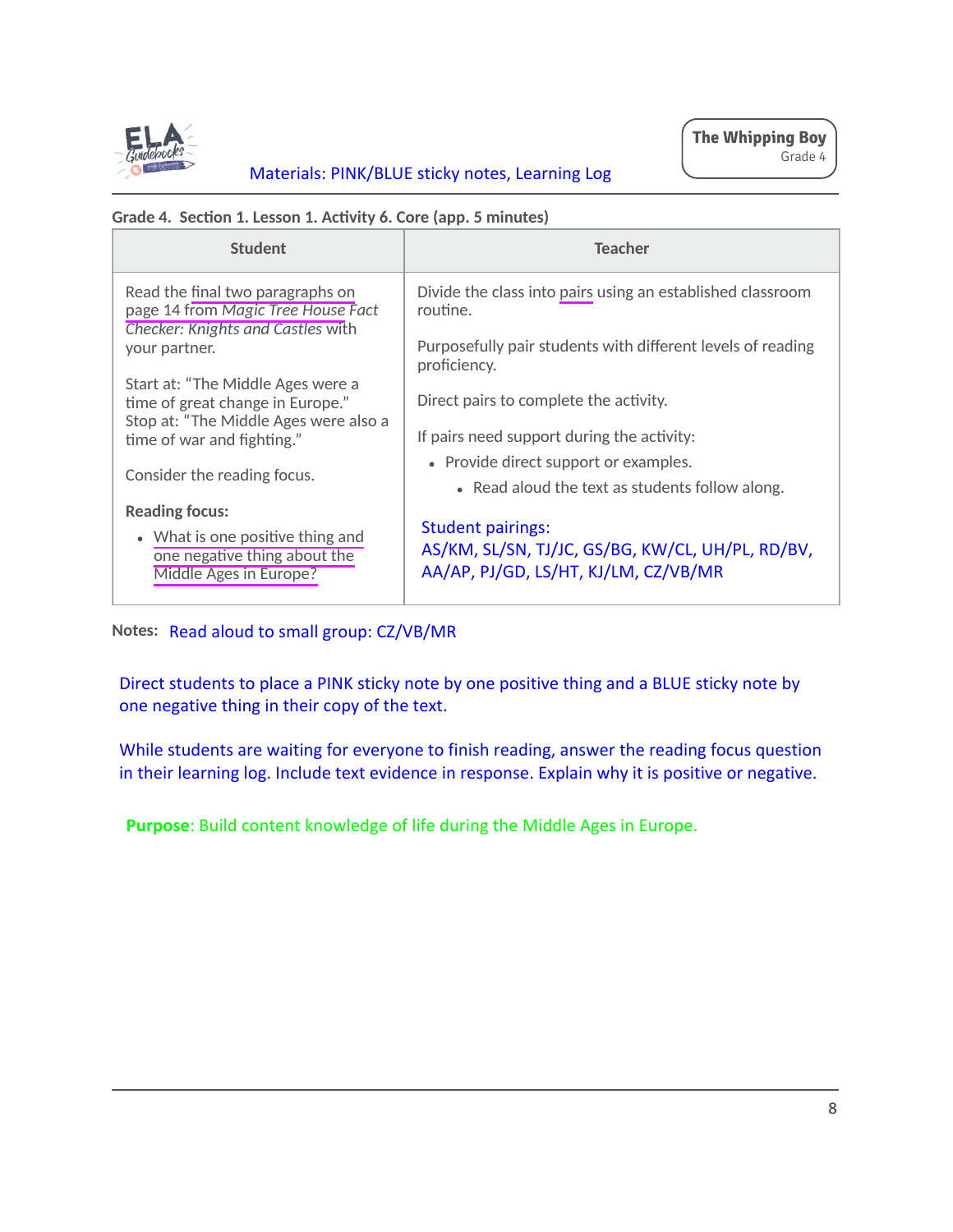

| <b>Student</b>                                                                              | <b>Teacher</b>                                                                                                                                                          |
|---------------------------------------------------------------------------------------------|-------------------------------------------------------------------------------------------------------------------------------------------------------------------------|
| React to page 14 from Magic Tree                                                            | Have students complete this activity as a class.                                                                                                                        |
| House Fact Checker: Knights and<br>Castles by developing your response<br>to the questions. | When you react to a text, you explain what you<br>understand and do not understand about what you have<br>just read. You can react to the text by speaking or writing a |
| <b>Questions:</b>                                                                           | response.                                                                                                                                                               |
| 1. What positive or good things<br>happened in Europe during the<br>Middle Ages?            | Direct students to answer the questions to react to the<br>text.                                                                                                        |
| 2. What negative or bad things<br>happened in Europe during the                             | Ask students to share their response.                                                                                                                                   |
| Middle Ages?                                                                                | If students need support during the activity:                                                                                                                           |
| Then share your response with the<br>class.                                                 | • Provide direct support or examples.                                                                                                                                   |
|                                                                                             | • As students share their responses, use teacher talk<br>moves.                                                                                                         |
|                                                                                             | • Ask students to use the conversation stems in the<br>discussion reference guide.                                                                                      |
|                                                                                             |                                                                                                                                                                         |

## **Grade 4. Secࢢon 1. Lesson 1. Acࢢvity 7. Core (app. 5 minutes)**

## **Notes: Anticipated Responses:**

1. More people learned to read and write; universities were built; new paintings and poetry were created

2. A time of war and fighting

**Purpose**: Check for understanding.

## **Quick Reference Conversation Stems:**

- According to the text ...
- If you look at page \_\_\_\_, paragraph \_\_\_\_, it states ...
- I agree and would like to add ...
- I agree/disagree with \_\_\_\_\_\_\_\_'s idea that \_\_\_\_\_\_\_ because in the text, ...

# **Quick Reference Teacher Talk Moves:**

- What did you think about .... ?
- What in the text makes you think that?
- Who can to what \_\_\_\_\_\_ said?
- Explain how you came to your idea.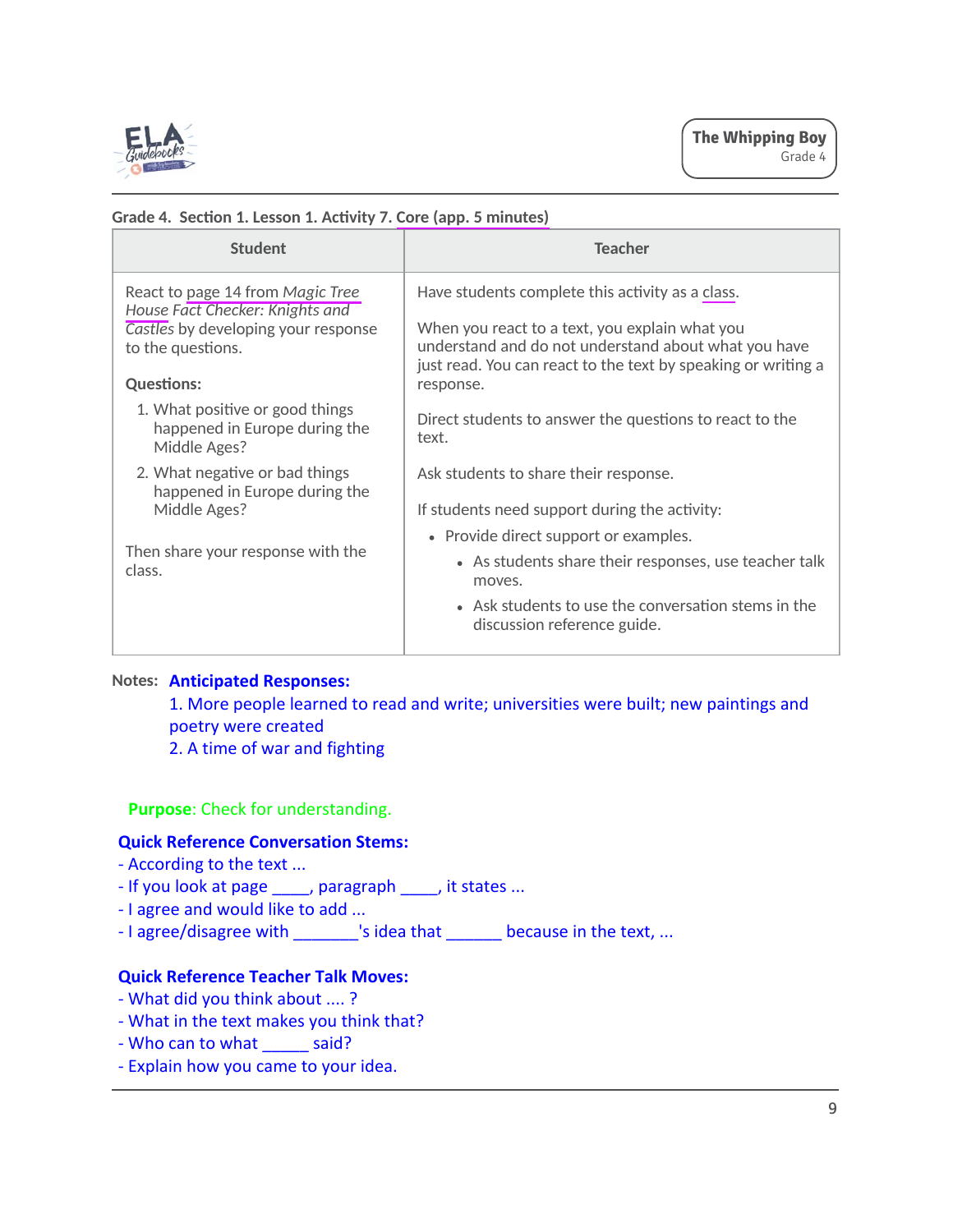

| <b>Student</b>                                                                                                                                         | <b>Teacher</b>                                                                                                                                                                                                                                                                           |
|--------------------------------------------------------------------------------------------------------------------------------------------------------|------------------------------------------------------------------------------------------------------------------------------------------------------------------------------------------------------------------------------------------------------------------------------------------|
| Why is it important to learn about<br>sentences and fragments?                                                                                         | Have students complete this activity as a class.                                                                                                                                                                                                                                         |
|                                                                                                                                                        | Direct the students to read the question.                                                                                                                                                                                                                                                |
| Learning about sentences and<br>fragments is important because it<br>helps you know what is or is not a<br>sentence.<br>A sentence contains a "who" or | Read aloud why it is important to learn about sentences<br>and fragments. Identify the "who or what" (subject) and<br>"is what" or "what about" (predicate) in the example<br>sentence: "Lafayette" is the "who" (subject) and "is a city<br>in Louisiana" is the "is what" (predicate). |
| "what" (the subject) and a "did what"<br>or "what about" (predicate).                                                                                  | Point out the features of a sentence in the sample<br>sentence.                                                                                                                                                                                                                          |
| Lafayette is a city in Louisiana.                                                                                                                      |                                                                                                                                                                                                                                                                                          |
| A sentence                                                                                                                                             | Point out that "Louisiana" is capitalized because it is a<br>proper noun.                                                                                                                                                                                                                |
| • is a group of words that tells us<br>about someone or something.                                                                                     | © 2021 The Writing Revolution. All Rights Reserved.                                                                                                                                                                                                                                      |
| has a subject (who or what the<br>sentence is about) and a<br>predicate (what the subject<br>does/did or is/was).                                      | Lafayette = "what" the subject<br>"is a city in Louisiana" = "is what" the predicate                                                                                                                                                                                                     |
| expresses a complete thought.                                                                                                                          |                                                                                                                                                                                                                                                                                          |
| begins with a capital letter and<br>ends with a piece of punctuation<br>(a period, a question mark, or an<br>exclamation mark).                        |                                                                                                                                                                                                                                                                                          |
| proper nouns in a sentence are<br>capitalized.                                                                                                         |                                                                                                                                                                                                                                                                                          |

# **Grade 4. Secࢢon 1. Lesson 1. Acࢢvity 8. Core (app. 5 minutes)**

**Purpose:** Understand subject and predicate of a sentence.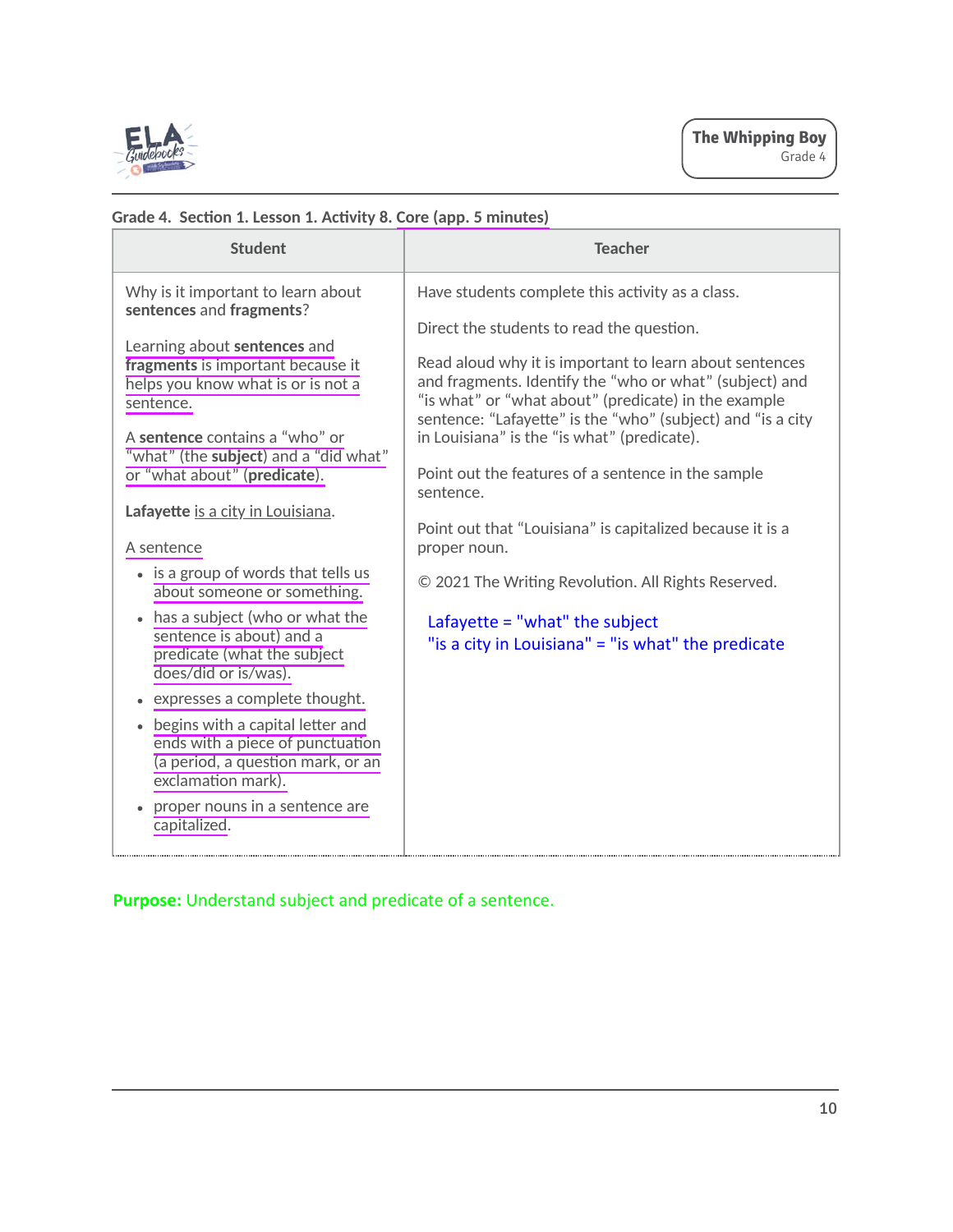

| After S                                                                                                                                | <b>Student</b>                                                                                                                                                                                                                                                                                                                                                                                                      | <b>Teacher</b>                                                                                                                                                                                                                                                                                                                                                                                                                                                                                                                                                                                                                                                                                                                                                                                                                                                                                                                     |
|----------------------------------------------------------------------------------------------------------------------------------------|---------------------------------------------------------------------------------------------------------------------------------------------------------------------------------------------------------------------------------------------------------------------------------------------------------------------------------------------------------------------------------------------------------------------|------------------------------------------------------------------------------------------------------------------------------------------------------------------------------------------------------------------------------------------------------------------------------------------------------------------------------------------------------------------------------------------------------------------------------------------------------------------------------------------------------------------------------------------------------------------------------------------------------------------------------------------------------------------------------------------------------------------------------------------------------------------------------------------------------------------------------------------------------------------------------------------------------------------------------------|
| identify<br>subject,<br>ask:<br>- Lafayette<br>does what?<br>-What is<br>Shreve.<br>doing?<br>-What did<br>the Spanish<br>settlers do? | When writing a sentence, identify the<br>"who or what" (subject) and "is what"<br>or "what about" (predicate).<br>Listen as the following sentences are<br>read aloud:<br>• Lafayette hosts many festivals.<br>• Shreveport is located in<br>northwestern Louisiana.<br>• Spanish settlers influenced the<br>culture of Louisiana.                                                                                  | Read the sample sentences aloud to students. Point out to<br>students the features of a sentence. 1 minute model<br>If students need support during the activity:<br>• Ask guiding questions.<br>• Subject: Who or what is the sentence about?<br>• Predicate: What does it tell us about the subject?<br>• Predicate: What does the subject do?<br>© 2021 The Writing Revolution. All Rights Reserved.                                                                                                                                                                                                                                                                                                                                                                                                                                                                                                                            |
|                                                                                                                                        | A fragment cannot stand on its own<br>as a complete sentence. It is missing<br>"who" or "what" (the subject), a "did<br>what" or "what about" (predicate) or<br>both, or is an incomplete thought.<br>Let's read the following fragments<br>aloud and identify what information is<br>missing from each of these fragments<br>and what words should be capitalized:<br>1. is located in louisiana<br>2. new orleans | Read aloud the definition of a fragment. For each<br>fragment, ask guiding questions to draw students'<br>attention to what information is missing from the<br>fragment. Prompt students to add proper capitalization<br>and punctuation. Direct students to identify and capitalize<br>proper nouns. 1 minute model<br>• Ask guiding questions.<br>• "is located in Louisiana" - what information is<br>missing? What needs to be added to repair this<br>fragment? (the who/what or subject)<br>• What words are proper nouns and need to be<br>capitalized?<br>• Baton Rouge is located in Louisiana.<br>"new orleans?' - what information is missing?<br>What needs to be added to repair this fragment?<br>(what about or the predicate)<br>• What words are proper nouns and need to be<br>capitalized?<br>• New Orleans is a historic city in southern<br>Louisiana.<br>© 2021 The Writing Revolution. All Rights Reserved. |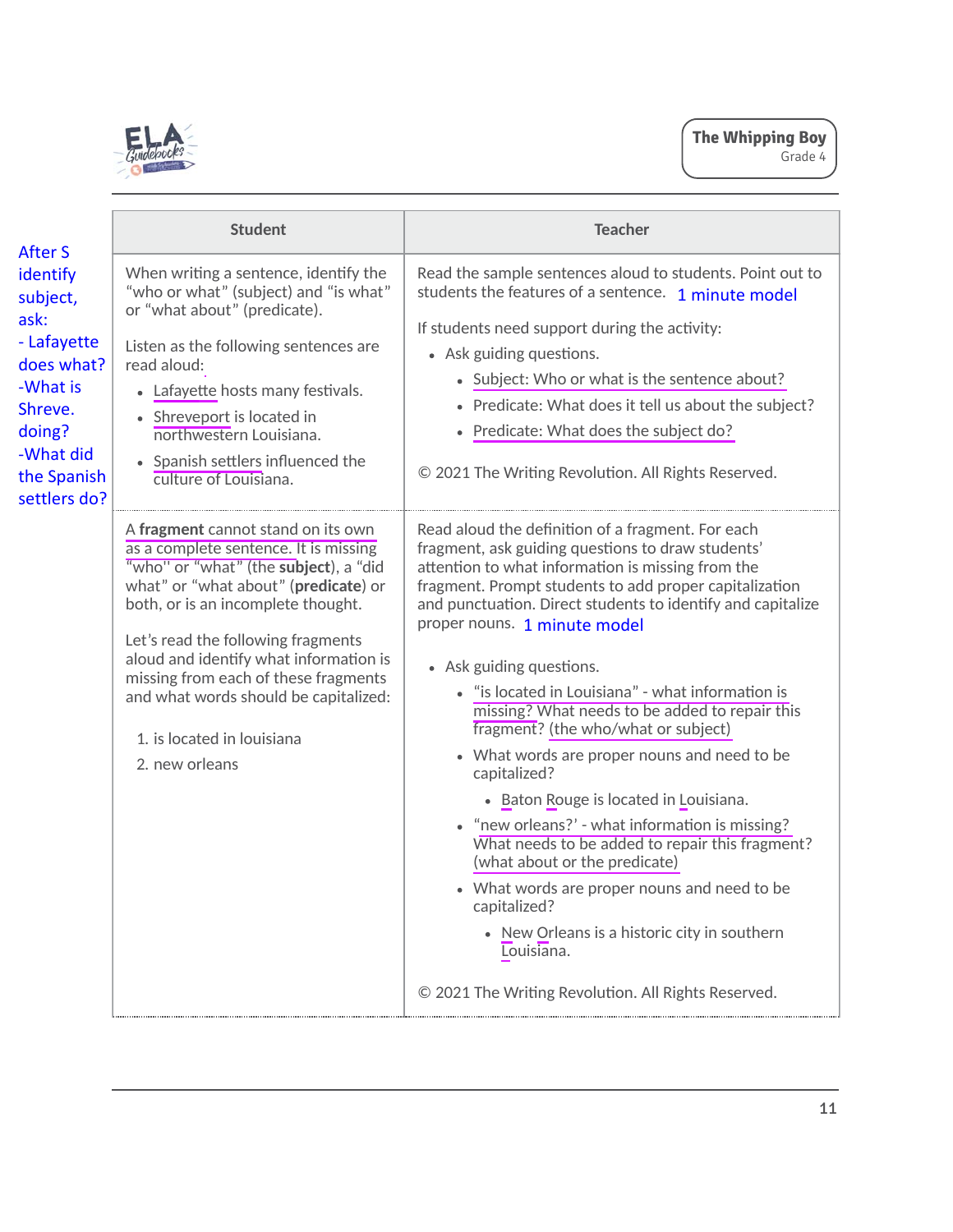

| <b>Student</b>                                                                                                                       | <b>Teacher</b>                                                                                                                                                                                                                                                                                                  |
|--------------------------------------------------------------------------------------------------------------------------------------|-----------------------------------------------------------------------------------------------------------------------------------------------------------------------------------------------------------------------------------------------------------------------------------------------------------------|
| Let's read the following fragments<br>aloud and identify what information is                                                         | Read the sample fragments aloud to students.                                                                                                                                                                                                                                                                    |
| missing from each of these fragments<br>and what words should be capitalized:                                                        | Read the fragments aloud to students. Students will<br>identify what information is missing and repair each<br>fragment. 2 minutes - partner practice                                                                                                                                                           |
| • new orleans, lafayette, and<br>shreveport                                                                                          | • What information is missing--the "who" or "what" or<br>"did what" or "what about"?                                                                                                                                                                                                                            |
| • is the capital of louisiana                                                                                                        | • What information can be added to the fragment to<br>make it a sentence?                                                                                                                                                                                                                                       |
| • flows into the gulf of mexico<br><b>Ask Guiding Questions:</b><br>- What information do we have?<br>- What information do we need? | • new orleans, lafayette, and shreveport is a<br>fragment, not a sentence. It does not tell us<br>anything about "new orleans, lafayette, and<br>shreveport." It is missing the "are what" or<br>predicate. A complete sentence would be: New<br>Orleans, Lafayette, and Shreveport are cities in<br>Louisiana. |
|                                                                                                                                      | • "is the capital of Louisiana is a fragment" is not a<br>sentence. The "who or what" or subject is missing.<br>A complete sentence would be Baton Rouge is the<br>capital of Louisiana.                                                                                                                        |
|                                                                                                                                      | • "flows into the Gulf of Mexico is a fragment" is not<br>a sentence. The "who or what" or subject is<br>missing. A complete sentence would be The<br>Mississippi River flows into the Gulf of Mexico.                                                                                                          |
|                                                                                                                                      | © 2021 The Writing Revolution. All Rights Reserved.                                                                                                                                                                                                                                                             |

Post anticipated response examples for students to check their work.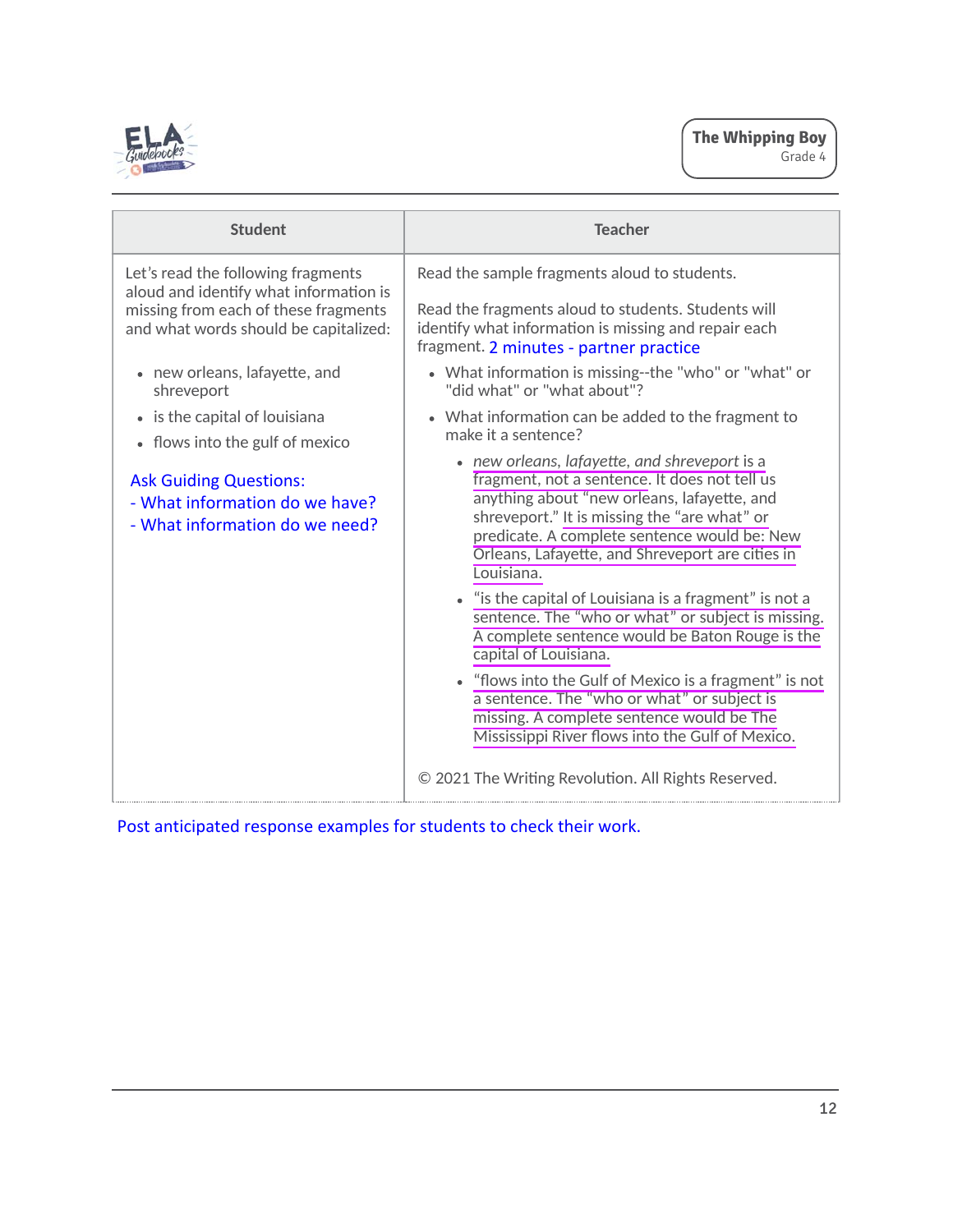

| <b>Student</b>                                                                                                                                                                                                                                                                                           | <b>Teacher</b>                                                                                                                                     |
|----------------------------------------------------------------------------------------------------------------------------------------------------------------------------------------------------------------------------------------------------------------------------------------------------------|----------------------------------------------------------------------------------------------------------------------------------------------------|
| Review each of the samples about<br>Louisiana below. Identify if each<br>example is a sentence (s) or a<br>fragment (f).                                                                                                                                                                                 | Read each sample. Remind students that the samples are<br>about Louisiana. 1 minute model.<br>Model identifying what is missing from the fragment. |
| • _the state of louisiana<br>_ millions of people visit each<br>year                                                                                                                                                                                                                                     | Model locating the "who" or "what" (the subject) and the<br>"did/does what" or "what about" (predicate) of each<br>sample.                         |
| • is a festival                                                                                                                                                                                                                                                                                          | Model labeling each sample with an "S" or an "F."<br>If students need support during the activity:                                                 |
| Write 'S' next to the first sample if it is<br>a sentence. Write 'F' next to the first<br>sample if it is a fragment.<br><b>Ask Guiding Questions:</b><br>- Do we have all of the<br>information we need for a<br>complete sentence?<br>- What information do we have?<br>- What information do we need? | • Ask guiding questions.                                                                                                                           |
|                                                                                                                                                                                                                                                                                                          | • Is this a sentence or a fragment?                                                                                                                |
|                                                                                                                                                                                                                                                                                                          | • What information is missing--the "who" or "what"<br>(subject) or "did what" or "what about"<br>(predicate)?                                      |
|                                                                                                                                                                                                                                                                                                          | • What details could you add to repair the fragment<br>and make a complete thought?                                                                |
|                                                                                                                                                                                                                                                                                                          | • Provide direct support or examples.                                                                                                              |
|                                                                                                                                                                                                                                                                                                          | • Anticipated responses                                                                                                                            |
|                                                                                                                                                                                                                                                                                                          | • As needed, remind students that when they<br>correct the fragment, the sentence they create<br>should be related to the topic or text.           |
|                                                                                                                                                                                                                                                                                                          | © 2021 The Writing Revolution. All Rights Reserved.                                                                                                |

Post anticipated responses and review how the missing parts completed the sentences.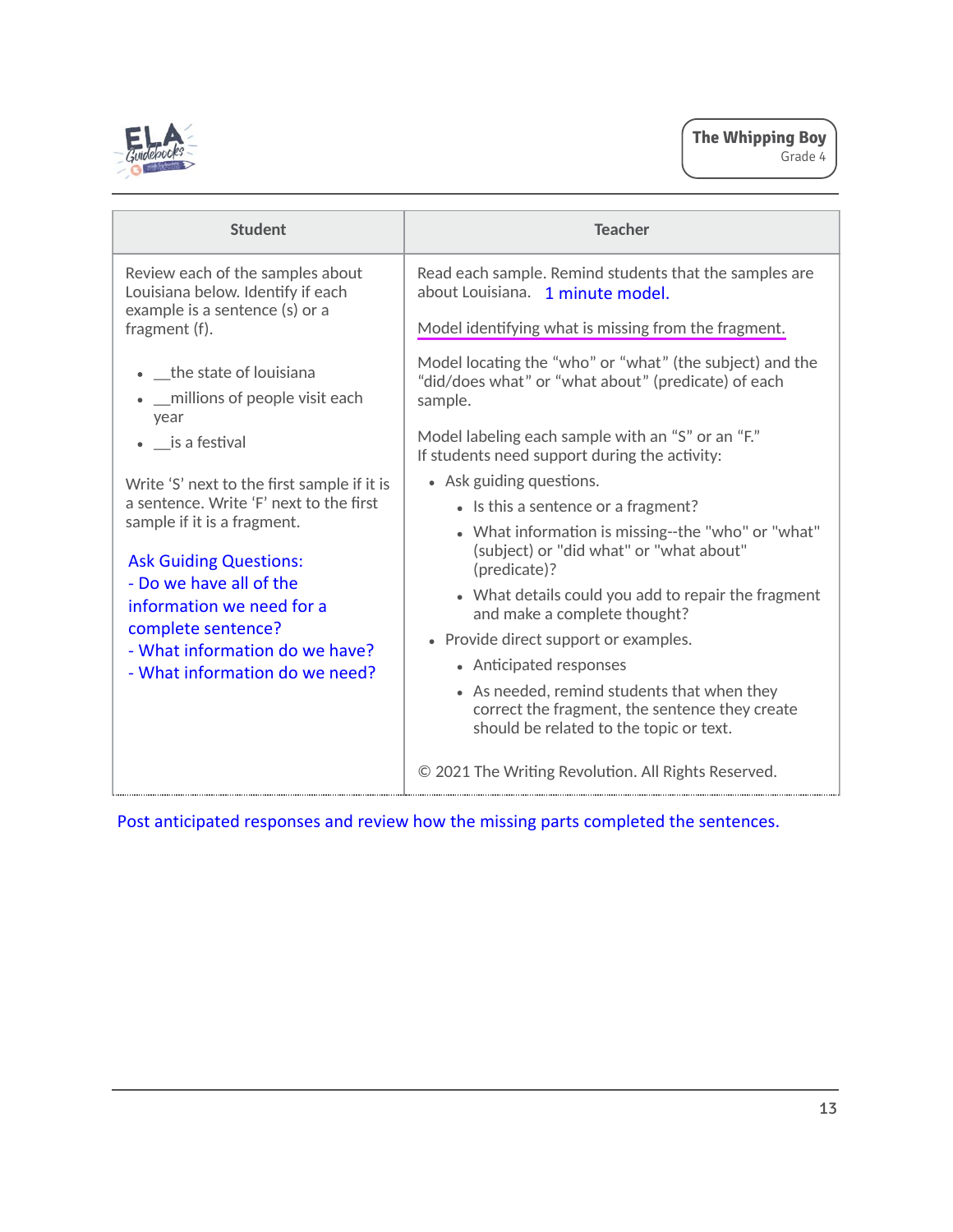

| <b>Student</b>                                                                                                                                                                                                                                                                                                                                                                | <b>Teacher</b>                                                                                                                                                                                                                                                                                                                                                                                                                                                                                                                                                                           |
|-------------------------------------------------------------------------------------------------------------------------------------------------------------------------------------------------------------------------------------------------------------------------------------------------------------------------------------------------------------------------------|------------------------------------------------------------------------------------------------------------------------------------------------------------------------------------------------------------------------------------------------------------------------------------------------------------------------------------------------------------------------------------------------------------------------------------------------------------------------------------------------------------------------------------------------------------------------------------------|
| Let's capitalize and punctuate the<br>sentences and change the fragments<br>into sentences.<br>• the state of louisiana<br>__millions of people visit each<br>year<br>$\bullet$ _is a festival<br>Before you edit a fragment into a<br>sentence, ask yourself every time:<br>• What information is missing?<br>• What details are needed to make<br>each fragment a sentence? | Model adding details to the fragments to create sentences.<br>Use exemplar for model.<br>If students need support during the activity:<br>• Ask guiding questions.<br>• Which part of the sentence is missing?<br>• What details could you add to make a complete<br>thought?<br>• Provide direct support or examples.<br>• As needed, remind students that when they<br>correct the fragment, the sentence they create<br>should be related to the topic.<br><b>Anticipated responses:</b><br>• The state of Louisiana has an interesting history.<br>(Capitalize the 'l' in Louisiana) |
| Add details to the fragments to make<br>them sentences. Add correct<br>capitalization and punctuation to all<br>sentences and repaired fragments.                                                                                                                                                                                                                             | • (Edit the sentence) Capitalize the 'm' in millions and<br>add the period(.)<br>• Mardi Gras is a festival.<br>© 2021 The Writing Revolution. All Rights Reserved.                                                                                                                                                                                                                                                                                                                                                                                                                      |
| Let's check each sentence for:<br>• capital letter at the beginning of<br>the sentence.<br>• proper nouns are capitalized.<br>• punctuation at the end of the<br>sentence.<br>• correct and relevant content.<br>After checking the sentence for edits,<br>let's read the completed sentences<br>aloud.                                                                       | Model checking each sentence for proper capitalization<br>and punctuation.<br>Use exemplar for model.<br>Model checking each sentence for content.<br>Read the completed sentences aloud.<br>If students need support during the activity:<br>• Ask guiding questions.<br>• Does the sentence begin with a capital letter?<br>Does the sentence end with a period?<br>$\bullet$<br>• Are there any proper nouns that need to be<br>capitalized?<br>Provide direct support or examples.<br>$\bullet$<br>© 2021 The Writing Revolution. All Rights Reserved.                               |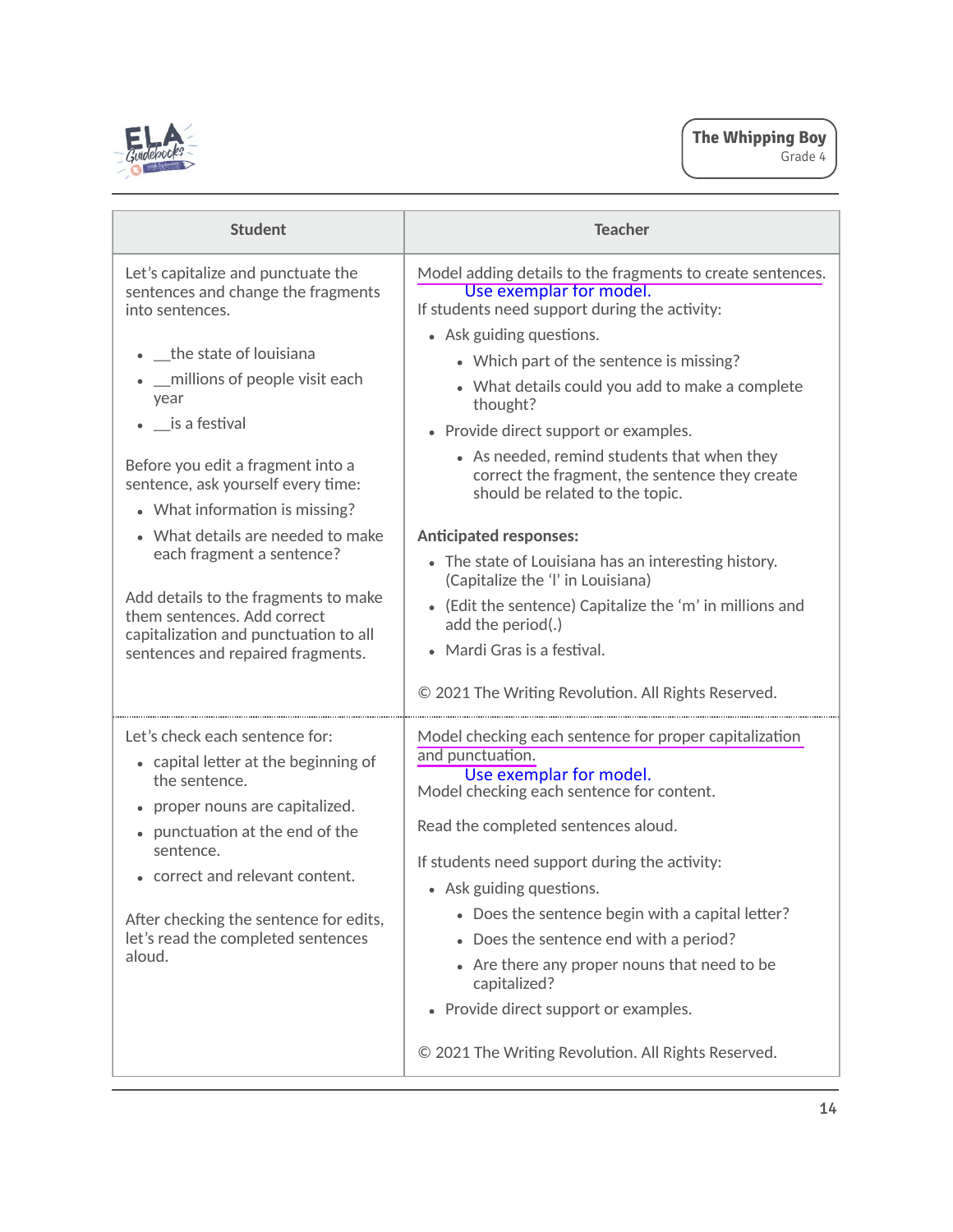

**Notes:** Ask Guiding Questions:

- What do you notice is different about the exemplar?
- What does that tell you about a complete sentence?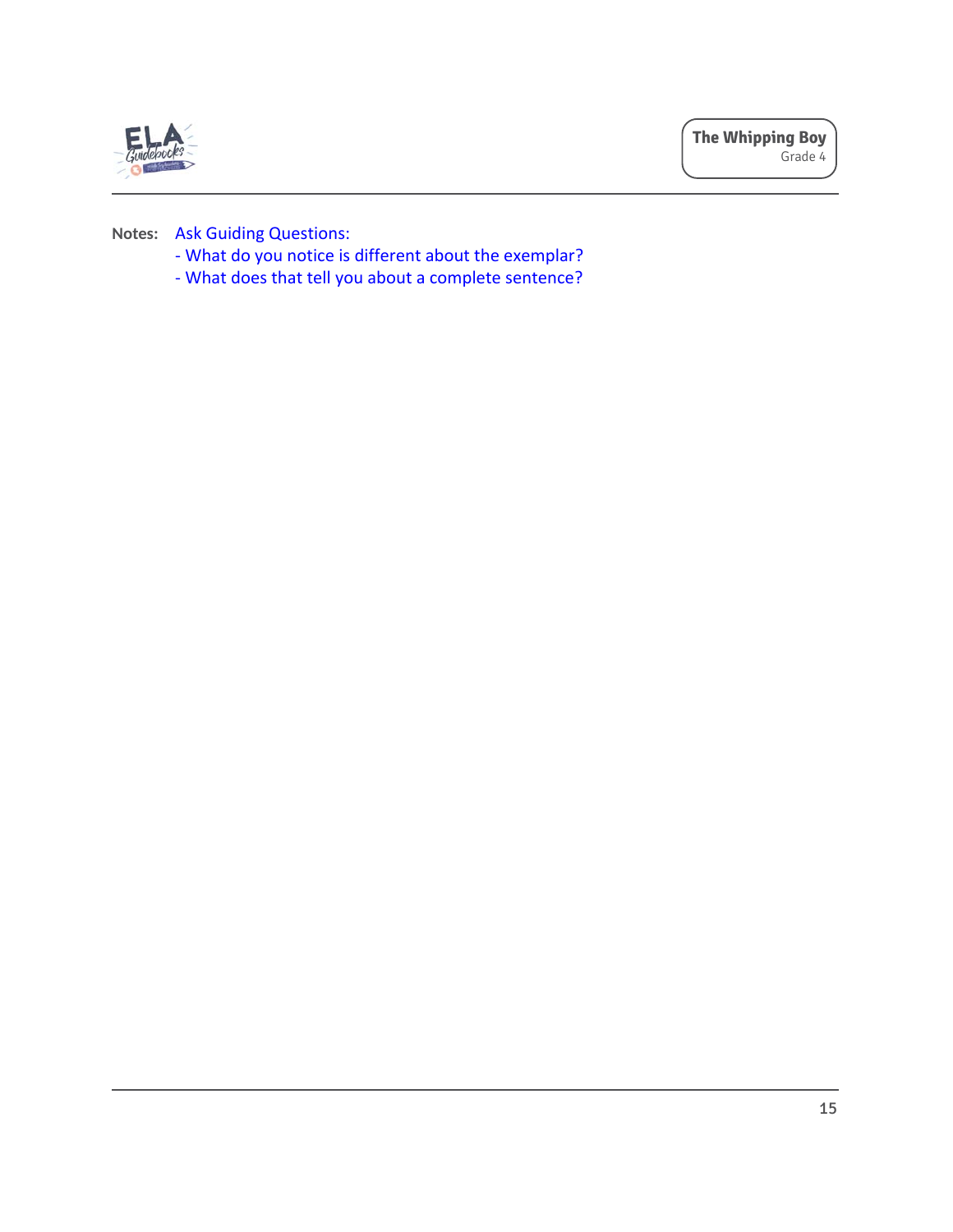

| <b>Student</b>                                                                                                                                                                                                                                                                                                                   | <b>Teacher</b>                                                                                                                                                                                                                                                             |
|----------------------------------------------------------------------------------------------------------------------------------------------------------------------------------------------------------------------------------------------------------------------------------------------------------------------------------|----------------------------------------------------------------------------------------------------------------------------------------------------------------------------------------------------------------------------------------------------------------------------|
| React to pages 13-14 from Magic Tree<br>House Fact Checker: Knights and                                                                                                                                                                                                                                                          | Have students complete this activity as a class.                                                                                                                                                                                                                           |
| Castles by changing the sentence<br>fragments into sentences.                                                                                                                                                                                                                                                                    | Say, "When you react to a text, you explain what you<br>understand and do not understand about what you have<br>just read. You can react to the text by speaking or writing a                                                                                              |
| Phrase                                                                                                                                                                                                                                                                                                                           | response."                                                                                                                                                                                                                                                                 |
| 1. lasted 1,000 years                                                                                                                                                                                                                                                                                                            | Direct students to work as a class to react to the text by                                                                                                                                                                                                                 |
| 2. the middle ages                                                                                                                                                                                                                                                                                                               | changing the sentence fragments into sentences.                                                                                                                                                                                                                            |
| 3. medieval people                                                                                                                                                                                                                                                                                                               | Ask students to write their response.                                                                                                                                                                                                                                      |
| A sentence contains a "who" or<br>"what" (the subject) and a "did what"<br>or "what about" (predicate).<br>A fragment cannot stand on its own<br>as a complete sentence. It is missing<br>"who" or "what" (the subject) or a<br>"did what" or "what about"<br>(predicate) or both, or is an<br>incomplete thought.               | If students need support during the activity:<br>• Ask guiding questions.<br>• Provide direct support or examples.<br>• As students answer the questions, use teacher talk<br>moves.<br>• Ask students to use the conversation stems in the<br>discussion reference guide. |
| Before you edit a fragment into a<br>sentence, ask yourself every time:<br>• What information is missing?<br>• What details are needed to make<br>each fragment a sentence?<br>Add details to the fragments to make<br>them sentences. Add correct<br>capitalization and punctuation to all<br>sentences and repaired fragments. | 1. Guided Pract. w/ class (1 minute)<br>2. Partner pract. (2 minutes)<br>3. independent (2 minutes)                                                                                                                                                                        |

# **Grade 4. Secࢢon 1. Lesson 1. Acࢢvity 9. Core (app. 10 minutes)**

**Purpose:** Practice identifying and correcting sentences and fragments. Check for content knowledge.